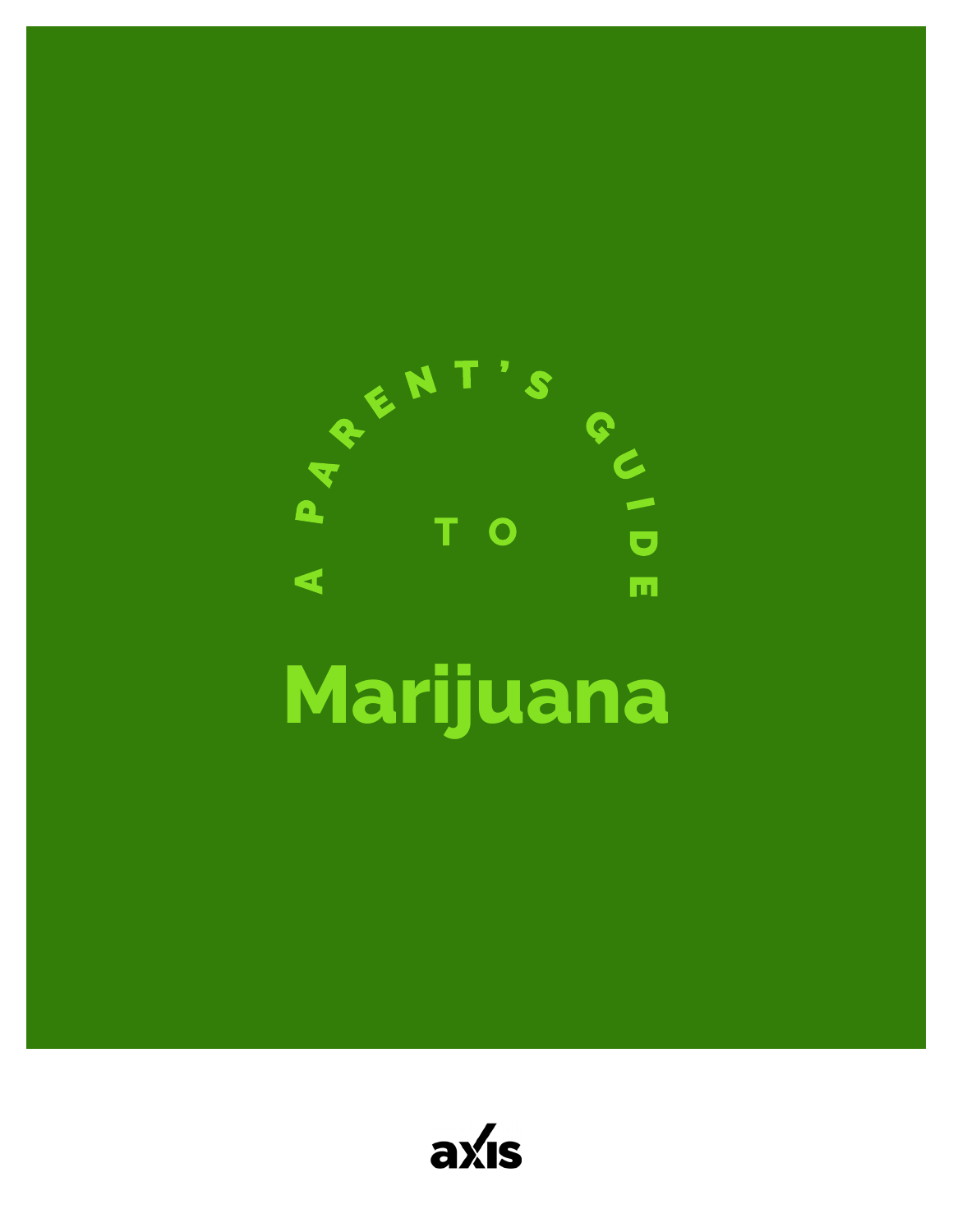# Got the Munchies?

We all know the "stoner" stereotype: laid-back, easygoing slackers. They're the not-so-bright surfer dudes who smile distantly and are perhaps a little paranoid—but mostly, they just want everyone to get along. They may not have taken a bath in a few days. Oh, and they're always eating Doritos.

While this is the cliché that we often see in culture, it's a stereotype and is therefore [misleading.](http://kdvr.com/2017/06/15/study-contradicts-negative-stereotypes-about-marijuana-consumers/) With [more and more states legalizing marijuana,](http://www.governing.com/gov-data/state-marijuana-laws-map-medical-recreational.html) at least for medical (if not recreational) use, people of all walks of life are using it. Currently, marijuana is the most widely [used illicit drug](https://teens.drugabuse.gov/drug-facts/marijuana) in the U.S. among both teens and adults. Given the widespread popularity of the drug, it's something we should be talking about with our kids.

Although we all know *of* it, it's important to be thoughtful in how we decide what to think about it. So rather than allowing our kids' friends and pop culture to disciple our teens, let's initiate the conversation and allow them to ask questions. That way, we can disciple them into a deeper understanding of God's best for their lives and for the world He created.

# What exactly is marijuana?

It's a [psychoactive drug that comes from the Cannabis plant](https://www.drugabuse.gov/publications/drugfacts/marijuana) that people use both recreationally and for medical reasons. It's common for users to consume it via pipes, water pipes (bongs), hand-rolled cigarettes (joints), and <u>even e-cigarettes</u> (or JUULs). They can also mix it into food (called "edibles") or make tea out of it.

[Tetrahydrocannabinol \(THC\)](https://www.livescience.com/24553-what-is-thc.html) is the main psychoactive ingredient. Its short-term effects can include feelings of euphoria, an altered perception of reality, an increase in appetite, extreme relaxation, or feelings of anxiety and severe paranoia. Cannabis also contains a compound called [cannabidiol \(CBD\)](https://www.projectcbd.org/about/what-cbd), which is non-psychoactive (or at least less so) and which some are investigating as a potential [substitute for prescription](https://www.solcbd.com/blogs/news/cannabidiol-replacing-prescription-painkillers)  [painkillers.](https://www.solcbd.com/blogs/news/cannabidiol-replacing-prescription-painkillers) In fact, [the FDA just approved](https://www.apnews.com/16829deb1ce0489aa7e0bd1afa02eb73/Medical-milestone:-US-OKs-marijuana-based-drug-for-seizures) a new CBD drug for the treatment of certain types of epilepsy. Strains of marijuana that are higher in CBD actually help reduce the feeling of being "high."

## What else is it called?

Some people do use the formal term "cannabis," but *TIME* [magazine says](http://time.com/4747501/420-day-weed-marijuana-pot-slang/) there are at least 1200 [slang terms for marijuana](https://en.wiktionary.org/wiki/Appendix:Cannabis_slang). Some of the most common are:

- Blunt
- Broccoli
- Doobie
- Dope
- Ganja (from a Hindi word for hemp)
- Grass
- Green
- Hash
- Hemp
- Herb
- Mary Jane or MJ (i.e. mari-juana)
- Pot
- Reefer
- Weed
- $\cdot$  420 (April 20th is "pot day")

[This article](http://This article includes slang terms for when marijuana is mixed with other narcotics, as well as slang terms for the action of using it, such as “toking,” “blazing,” and “torching up.” The most common terms for being under the influence of marijuana are being “high” or “stoned.” Other slang terms for being high include “baked,” “blazed,” “blitzed,” “cooked,” or “fried.”) includes slang terms for when marijuana is mixed with other narcotics, as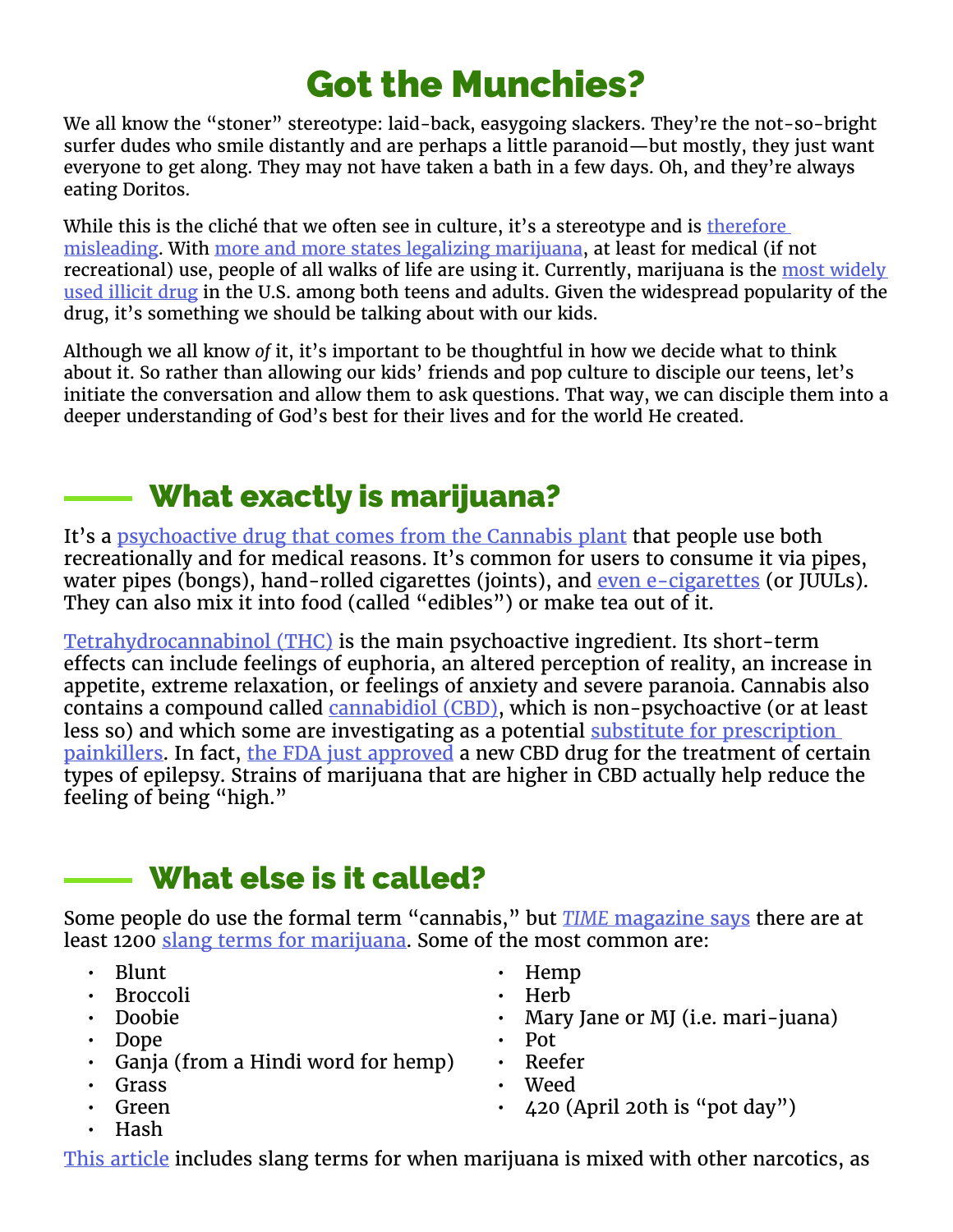well as slang terms for the action of using it, such as "toking," "blazing," and "torching up." The most common terms for being under the influence of marijuana are being "high" or "stoned." Other [slang terms for being high](https://www.ganjapreneur.com/being-high-stoned/) include "baked," "blazed," "blitzed," "cooked," or "fried."

#### $-$  How many people use it?

[52% of Americans say](http://www.sacbee.com/news/nation-world/national/article145681414.html) they have used marijuana at some point during their lives. That's an incredible statistic! Around 55 million adults say they have used it one or two times within the past year.  $45\%$  of high school seniors say they have used it, and about 6% use it every day. According to [a recent survey](https://www.youtube.com/watch?v=PQQhillaJwg) by Monitoring the Future, teen marijuana use is holding steady at its current rate. These findings contrast with teen cigarette and opioid use, which are both declining (although we should note that vaping/juuling is increasingly popular).

Because marijuana is becoming more and more normalized, it is very probably that its use will grow over time. A [recent survey from the Pew Research Center](http://www.pewresearch.org/fact-tank/2018/01/05/americans-support-marijuana-legalization/) found that 61% of Americans are in favor of legalizing marijuana.

#### How does it affect users?

The authors of *[Buzzed: The Straight Facts About the Most Used and Abused Drugs from Alcohol](https://www.amazon.com/Buzzed-Straight-Alcohol-Ecstasy-Revised-ebook/dp/B00FPT5KNI/ref=sr_1_1?ie=UTF8&qid=1526918964&sr=8-1&keywords=buzzed+the+straight+facts+about+the+most+used+and+abused+drugs)  [to Ecstasy](https://www.amazon.com/Buzzed-Straight-Alcohol-Ecstasy-Revised-ebook/dp/B00FPT5KNI/ref=sr_1_1?ie=UTF8&qid=1526918964&sr=8-1&keywords=buzzed+the+straight+facts+about+the+most+used+and+abused+drugs)* say that "people's experiences with marijuana vary widely and depend on the potency of the drug taken." It's worth noting that there are different strains of marijuana, some more powerful than others.

Marijuana affects people in a variety of ways. It impacts the user's judgment and motor skills. It also increases the heart rate, so it's possible that using it has more severe effects on people with heart disease. Some research implies that there is a relationship between early pot use and the subsequent development of schizophrenia, but the evidence is inconclusive on this point. When people smoke marijuana, it takes only minutes for the drug to make its way into the bloodstream and then the brain, giving them a high. While the high passes fairly soon, THC can remain in the body for days following use. The *Buzzed* authors write:

*About 30% of ingested THC (and its metabolites) may remain in the body a full week after smoking and may continue to affect mental and physical functions subtly. In fact, the remnants from a single large dose of THC may be detectable up to three weeks later.*

THC impacts the body in the same way when people eat marijuana, but it takes longer to reach the bloodstream and the brain. As a result, the high is not as acute, although it does last longer. There is also the chance that people will achieve a stronger high from eating marijuana because they are more likely to consume larger amounts of it than they would if they were to smoke it.

Much of the research on marijuana is tentative, but current studies suggest that because teenagers' brains are still developing, THC has a much greater ability to disrupt cognitive abilities in adolescents than it does in adults.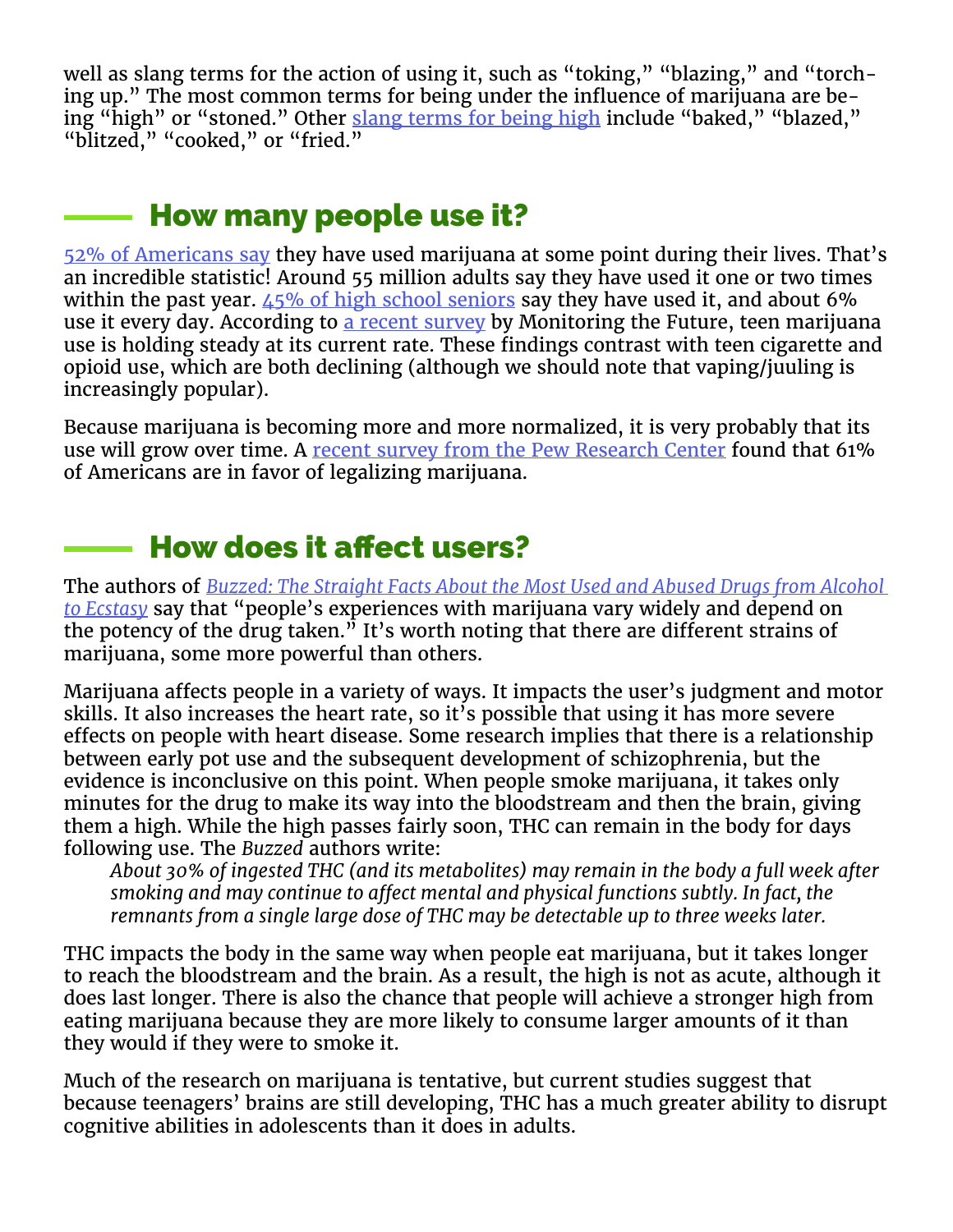# Is it addictive?

[We could define "addiction"](http://healthland.time.com/2010/10/19/is-marijuana-addictive-it-depends-how-you-define-addiction/) as meaning that people are so dependent on a substance that even though it has negative effects on them, they compulsively consume it, develop a tolerance to it, and experience withdrawals when they stop using it. According to this definition, about 10% of marijuana users are addicted to the drug. This number contrasts with the 20-30% of people who are addicted to tobacco, the 15% who are addicted to alcohol, and the 15-20% who use cocaine. According to the authors of *Buzzed*, "[T]here does not appear to be a significant degree of craving associated with marijuana...Even after the most intense exposure, the effects associated with marijuana withdrawal are mild."

Nevertheless, short-term side effects can include symptoms such as a decrease in short-term memory, dry mouth, impaired motor skills, red eyes, and feelings of paranoia or anxiety. Apart from addiction, long-term side effects might include decreased mental ability in those who started as teenagers and behavioral problems in children whose mothers used cannabis during pregnancy. You can read more about these effects [here](https://www.drugabuse.gov/publications/drugfacts/marijuana). Because marijuana is illegal, it's difficult to study, so there's still a lot of uncertainty surrounding how it impacts people.

#### How dangerous is it? Is it a gateway drug?

Consuming marijuana increases the danger of driving and operating heavy machinery because of how it affects users' ability to concentrate. It's pretty much impossible to fatally overdose on marijuana, unlike other drugs like cocaine, heroin, or even prescription drugs.

[There are studies](https://www.drugabuse.gov/publications/research-reports/marijuana/marijuana-gateway-drug) linking marijuana use to nicotine and alcohol abuse, as well as research indicating that marijuana might "prime" the brain for addiction to other drugs, such as morphine. But correlation is not causation, as this *TIME* [article](http://healthland.time.com/2010/10/29/marijuna-as-a-gateway-drug-the-myth-that-will-not-die/) points out, and many marijuana users never go on to try other illicit drugs. So we can't really say for sure that marijuana is a "gateway" to more dangerous substances.

#### What are other ways marijuana affects users' lives?

The idea that marijuana usage decreases motivation was widely accepted among previous generations, but many young people call this belief into question. Marijuana advocates cite the fact that [many successful people](https://herb.co/2016/03/23/7-successful-ceos-who-used-marijuana/), such as former Apple CEO Steve Jobs, Oprah, or Virgin CEO Richard Branson, have used marijuana at some point in their lives. While this might seem like a good argument on the surface, it would be sloppy to assume that their marijuana use either impacted them positively or *didn't* impact them negatively. Some research on marijuana usage has found that it can actually decrease [the stimulation and activity of reward centers](https://www.psychologytoday.com/blog/the-athletes-way/201307/does-long-term-cannabis-use-stifle-motivation) in the brain.

It's worth mentioning the financial cost of marijuana use. Active users spend a significant amount of money on marijuana. The "high" one receives from marijuana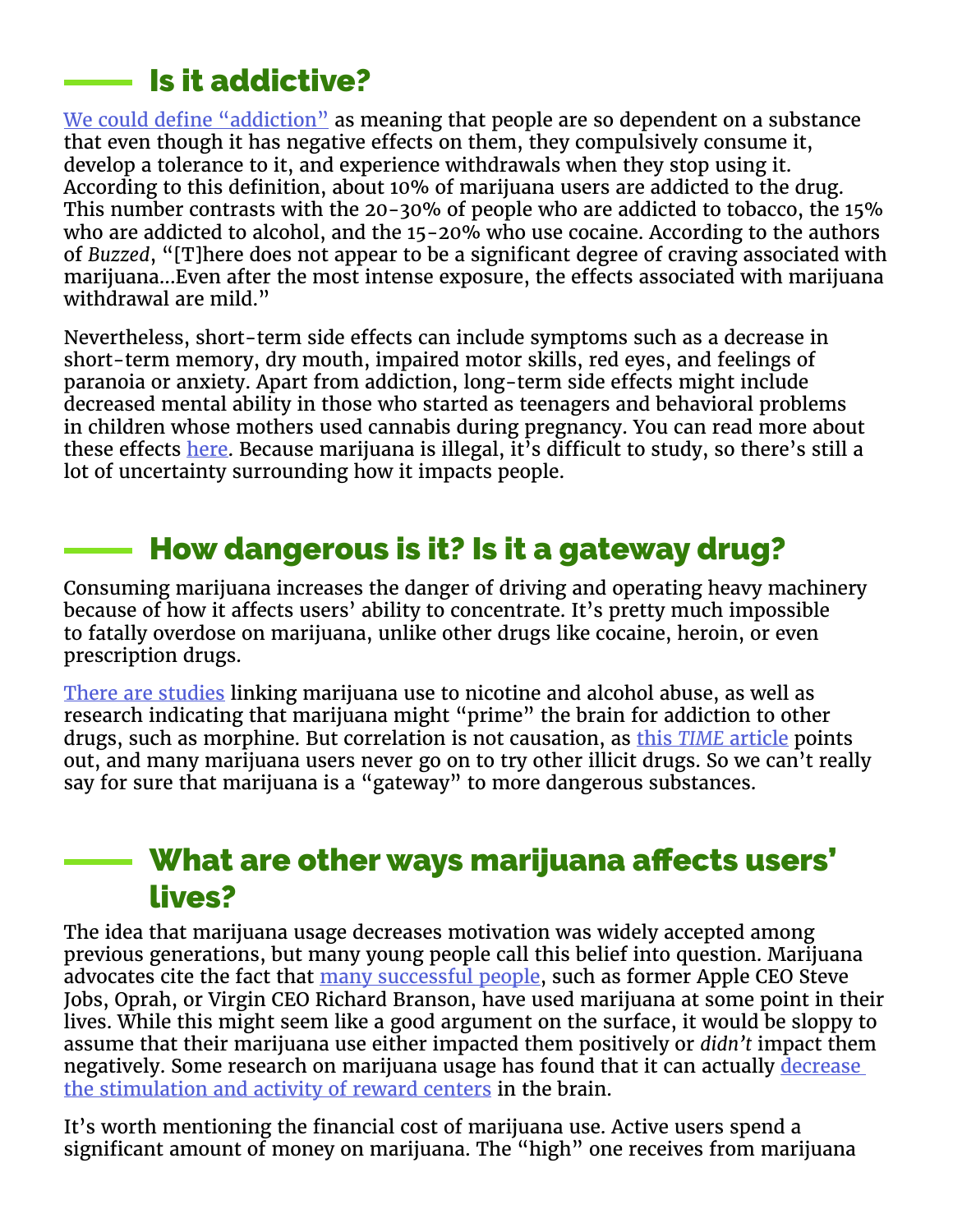costs significantly more than the "high" one gets from say an alcoholic beverage. One gram of marijuana typically [costs between \\$10-\\$20,](http://maryjanesdiary.com/how-much-does-weed-cost/) and a joint usually contains [about ⅓ of a gram](https://www.livescience.com/55464-marijuana-average-joint.html). This means a single joint ranges from \$3-\$7. In Washington, the [average marijuana user smokes](https://www.seattletimes.com/seattle-news/average-pot-user-consumes-123-joints-per-year-state-estimates/) about 123 joints per year. Assuming each joint is about \$5, most users are spending \$615 per year. Approximately 4.6 million Americans are daily users, and many of them smoke two joints per day. So the average user is spending approximately \$10 per day, or \$3,650 per year. (Some research has associated marijuana usage with [decreased wages](https://www.ncbi.nlm.nih.gov/pmc/articles/PMC3867578/), although the impact of marijuana on the labor market is likely less than what past studies have projected.)

#### How does marijuana compare to alcohol?

While we can learn something about the nature of marijuana by comparing it to alcohol, remember that the research on marijuana is limited. Nevertheless, here are some facts about each substance:

- Drinking too much alcohol [can kill people,](https://drugabuse.com/marijuana-vs-alcohol/) but it's next to impossible to die from overdosing on marijuana.
- Both substances impair cognitive functions and motor skills. It's dangerous to drive after consuming either of them, although alcohol has a more severe effect.
- Both substances can impair memory, but do so in different ways, and the research on marijuana is inconclusive. Binge drinking can cause people not to remember what happened the previous night, while memory loss from marijuana might occur as a result of long-term use of the drug.
- Alcohol has more of an impact on how [other drugs taken simultaneously](https://www.livescience.com/42738-marijuana-vs-alcohol-health-effects.html) affect the body.
- Alcohol leads to serious health problems such as liver disease and other types of cancer. It can also have harmful psychological effects. Marijuana could be harder [on the heart than alcohol is](http://www.businessinsider.com/alcohol-marijuana-which-worse-health-2017-11#marijuana-may-be-harder-on-your-heart-while-moderate-drinking-could-be-beneficial-3) and has potential connections with psychosis.
- There is evidence suggesting that consuming alcohol in moderation can lead to some minor health benefits. Marijuana has more obvious positive medical uses.
- Alcohol is [more addictive](http://www.businessinsider.com/alcohol-marijuana-which-worse-health-2017-11#marijuana-may-be-harder-on-your-heart-while-moderate-drinking-could-be-beneficial-3) than marijuana.
- Alcohol has been *[clearly tied to violent behavior](http://www.businessinsider.com/alcohol-marijuana-which-worse-health-2017-11#marijuana-may-be-harder-on-your-heart-while-moderate-drinking-could-be-beneficial-3)*, while marijuana has not.

#### Why's it so controversial?

The controversy surrounding marijuana typically stems from its classification. In 1970, President Nixon signed the Controlled Substances Act, which classified drugs within [five "schedules"](https://www.dea.gov/druginfo/ds.shtml) (categories) based on "the drug's acceptable medical use and the drug's abuse or dependency potential." This Act listed marijuana as a Schedule I substance alongside drugs such as LSD, ecstasy, and heroin. It is still classified that way (despite [many petitions](https://en.wikipedia.org/wiki/Removal_of_cannabis_from_Schedule_I_of_the_Controlled_Substances_Act) to change it and despite many states now decriminalizing it, with California being the first state to pass a law that allowed people to take it for severe medical conditions in 1996).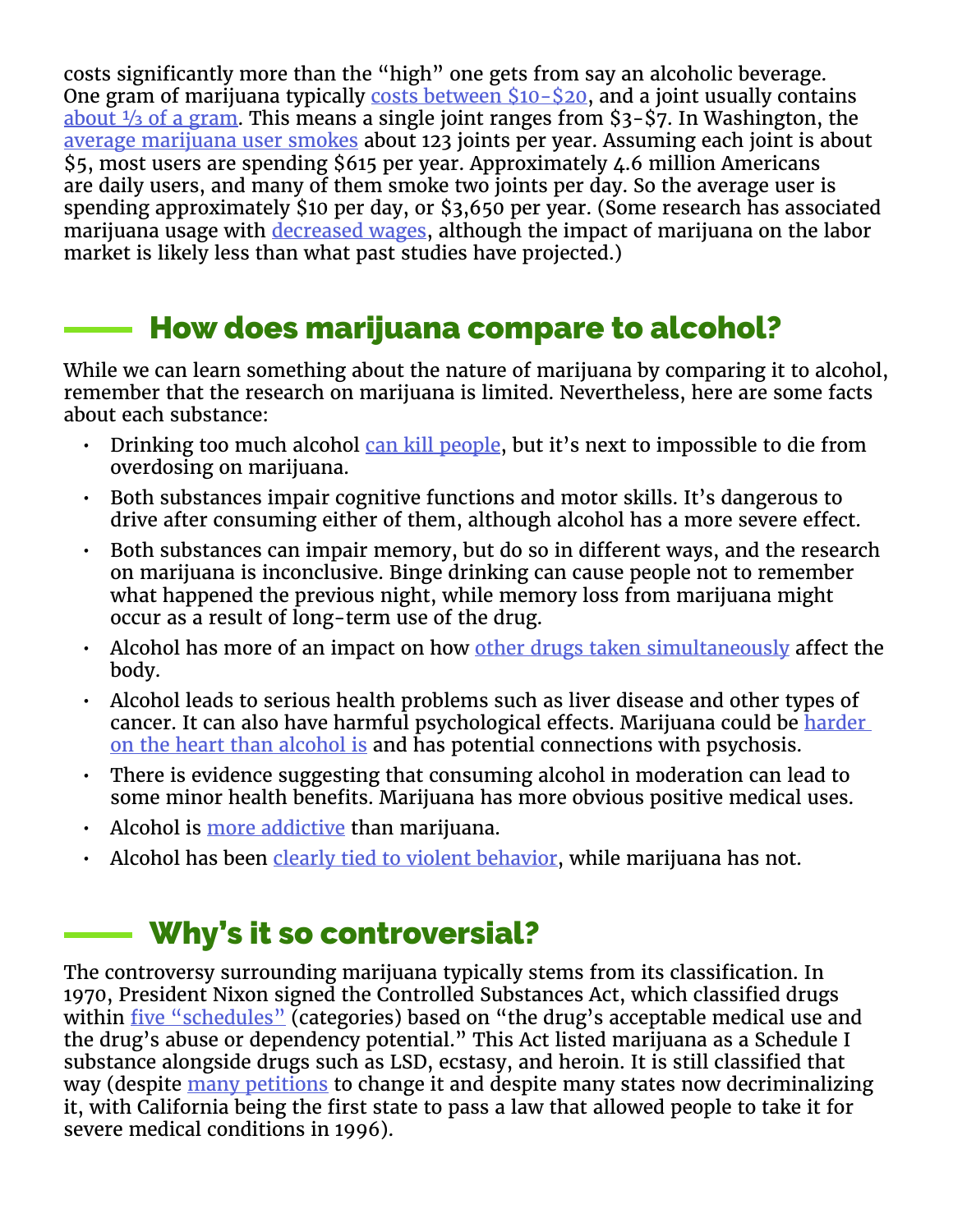Schedule 1 drugs are classified as such <u>for 3 reasons</u>:

- 1. The drug or other substance has a high potential for abuse;
- 2. The drug or other substance has no currently accepted medical treatment use in the U.S.; and
- 3. It has a lack of accepted safety for use under medical supervision.

As we know, there's currently a lot of research surrounding the medicinal uses of marijuana (particularly CBD), so the second and third reasons no longer apply. As for its potential for abuse, we also saw that the research suggests that it's less addictive than alcohol and tobacco, both of which are [exempted from](https://www.vox.com/cards/war-on-drugs-marijuana-cocaine-heroin-meth/war-on-drugs-alcohol-tobacco) the Controlled Substances Act. Therefore, proponents of cannabis legalization feel that it's unnecessarily stigmatized and seen as dangerous when other, more dangerous drugs are not, simply because they're culturally accepted.

#### Anything else my teens and I should know about it?

Something most casual users forget to consider is how one's use could be affecting the rest of the world. Is it supporting drug cartels and drug trafficking? If it is, how is that allowing the cartels to continue their violent control of others? Even though one user does not single-handedly support the illicit drug market, it's something Christians should keep in mind when considering whether we should use it or not.

One thing to evaluate is the supply chain. Though tracking the supply of marijuana is hard (if not impossible) when it's illegal, it's becoming easier to track in places where legitimate businesses sell legal weed. California grows about  $60$  to  $70\%$  of the U.S.'s [marijuana](https://academic.oup.com/bioscience/article/65/8/822/240374). The [DEA \(Drug Enforcement Administration\) says](https://www.deamuseum.org/ccp/cannabis/production-distribution.html) that the marijuana in the U.S. that is not grown domestically generally comes from Canada or Mexico, the latter of which is rife with drug cartels. And despite the fact that both recreational and medical marijuana are legal in various states throughout the U.S., the drug cartels still have a lively presence in the States. According to [this article from](http://www.newsweek.com/2018/01/19/mexican-drug-cartels-taking-over-california-legal-marijuana-775665.html) *Newsweek* published in early 2018:

*For more than a decade, the Mexican drug cartels have been illegally growing weed in the forests of the United States, and federal agencies have had mixed success destroying these illicit crops. Today, California is the epicenter of black-market marijuana in the U.S., with over 90 percent of the country's illegal marijuana farms. The authorities say they're finding cartel-affiliated weed on government-owned lands in states including Oregon, Utah, Washington, Nevada and Arizona, all of which permit some form of medical marijuana.*

When lawless cartels control drug production and sales, [there will be violent crime](http://www.bbc.com/news/world-latin-america-10681249). So people in the U.S. who illegally purchase marijuana are not merely breaking the law, but are also fueling criminal organizations and the violence they perpetuate.

While there does seem to be evidence that legalizing pot has more positive effects than [negative ones](http://norml.org/legalization/item/real-world-ramifications-of-cannabis-legalization-and-decriminalization-2), it's difficult to prevent every negative consequence that could arise from selling it, whether legally or illegally. Some argue, for example, that because <u>legalizing</u> [marijuana has hurt the revenue of Mexican drug cartels](https://www.esquire.com/news-politics/a46918/heroin-mexico-el-chapo-cartels-don-winslow/), drug runners have put their energy into producing heroin and have thus escalated the opioid crisis in the U.S. On the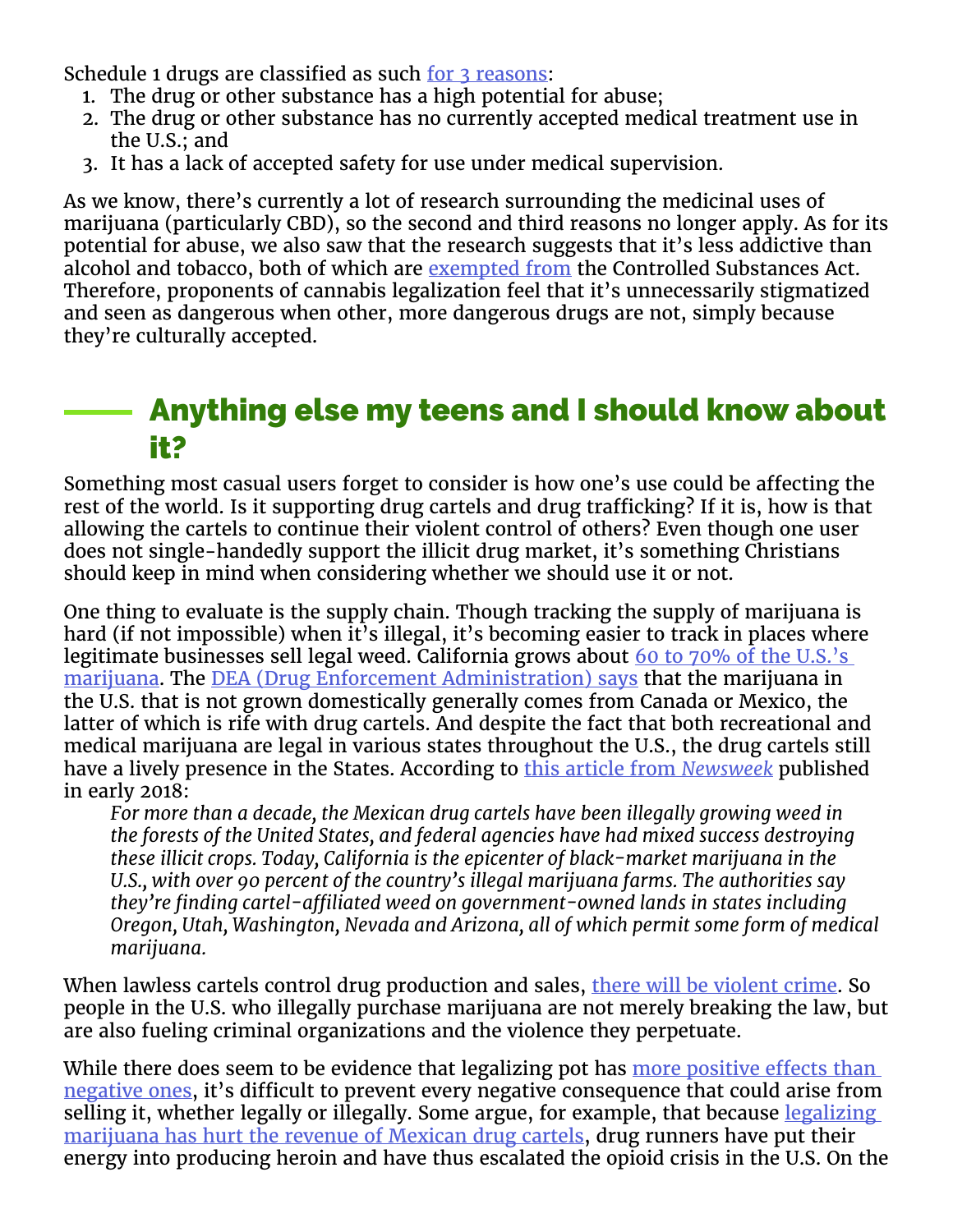other hand, there is some evidence suggesting that legalizing marijuana in the U.S. has led to a [decrease in deaths from opioid overdoses](https://www.npr.org/sections/health-shots/2018/04/02/598787768/opioid-use-lower-in-states-that-eased-marijuana-laws) (but some officials believe that the research [oversimplifies the issue](https://www.denverpost.com/2017/10/16/study-marijuana-legalization-reduced-opioid-deaths-colorado/)).

#### Why would teens want to use marijuana?

It's "cool." Media has great power to make various choices and values seem desirable or repulsive, and movies and TV shows often portray drug use in a light-hearted or satirical manner or as a way of having a good time. While watching people use weed in media isn't going to brainwash teens into using it, culture does have power to influence how we see the world. Because of their status in pop culture, celebrities and professional athletes can also have a strong influence over the decisions young people make, and many stars do use and/or glorify drug use. Often, though, we see the damaging impact that drugs have in the lives of famous people. More on that below.

Not only does the idea of marijuana being necessary for a good time come across in media, but many students get this idea from their friends. So they want to experience what the drug is like for themselves to see if what their friends say is true. Plus, anything forbidden has an inherent appeal simply because it's forbidden. Because it's illegal for those under 18 to use marijuana, it has a draw similar to alcohol of being a rite of passage into increased maturity. [Rebellion is an obvious reason](https://www.verywellmind.com/at-what-age-do-children-generally-start-smoking-pot-63541) why many kids start using drugs.

It's fun. As previously mentioned, the short-term effects of marijuana include feelings of euphoria and an altered perception of reality. At the beginning of the movie *[This Is](http://www.imdb.com/title/tt1245492/)  [the End](http://www.imdb.com/title/tt1245492/)*, actor Seth Rogen's character invites his friend over to hang out, and the two of them smoke pot and watch children's cartoons for hours. Although these cartoons would not normally be very exciting for men their age, they are in awe of the colors, images, and movements they see on the screen. They end up laughing hysterically at things that normally wouldn't be very funny. They view marijuana simply as a necessary part of having fun.

It provides an escape. Just about anything in life, whether it's video games, porn, food, or relationships, can become a form of escapism or self-medication. Drugs, of course, are a classic way people try to escape their lives. The physical impact of marijuana is something we should understand, but possibly one of the greatest dangers of marijuana is that people will rely on it to escape pain, grief, or boredom. Take as an example *Josh* [Gordon](https://www.gq.com/story/josh-gordon-nfl-2017-interview), wide receiver for the Cleveland Browns. Gordon has a status that many would covet, being a highly talented player in the NFL. But even though he has somehow been able to perform incredibly while under the influence, he has missed the vast majority of games he could have played in, either from being suspended or from being in rehab as the result of substance abuse.

Gordon notes, "A bunch of guys smoke weed before the game," then mentions he doesn't think he's been sober for any game in his professional career. He originally started using drugs in his childhood to cope with trauma and with his insecurities: "I didn't want to feel anxiety, I didn't want to feel fear." While he was a highly functioning addict, Gordon says he realized that he could either continue his selfdestructive lifestyle and eventually kill himself, or he could take his problem seriously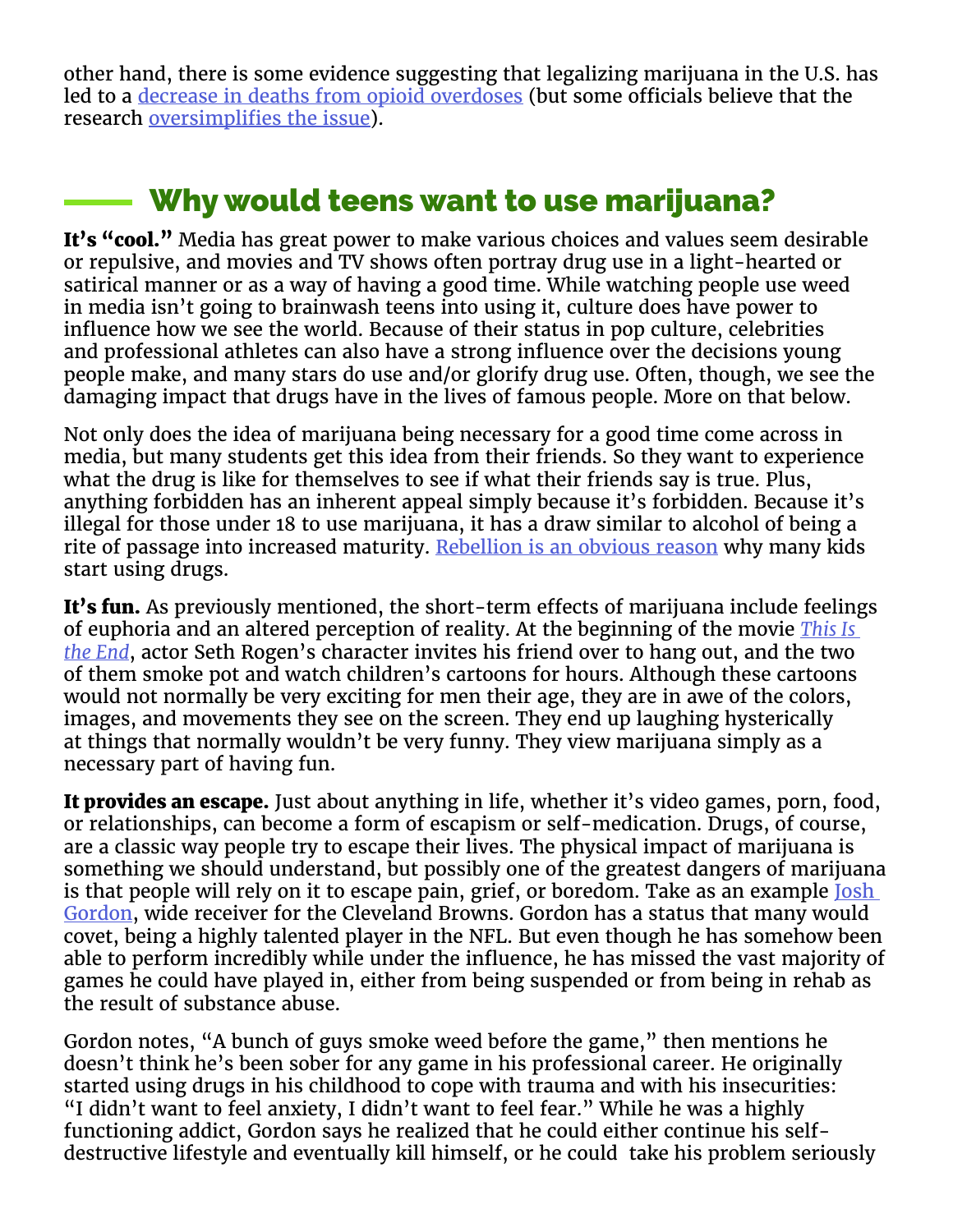and be able to continue in his career.

Many teens who suffer anxiety choose to smoke weed so that they can relax and be free from their worries. Many who choose to use pot are likely misinformed about its dangers. For teens who suffer from depression, it gives them an opportunity to feel a sense of happiness that they don't feel elsewhere. Unfortunately, this doesn't always work and can [worsen the symptoms of psychosis](http://www.medicaldaily.com/how-marijuana-relieves-or-exacerbates-anxiety-270717) in some people.

It provides community. High school subcultures have always existed, and the bigger the school, the stronger these cliques generally become. There are jocks, nerds, musicians, artists, and academics. There will undoubtedly be differences in how each of these subcultures views marijuana usage. [One study](https://www.ncbi.nlm.nih.gov/pubmed/9673074) found that high school athletes are more likely to use marijuana than their non-athlete counterparts. Not only is marijuana usage a part of these subcultures, but a [marijuana subculture](https://www.huffingtonpost.com/entry/smart-kids-pot-alcohol_us_58b09d7ce4b0a8a9b78235c0) of its own exists in most high schools. There are many students who live to smoke marijuana and hang out together to smoke it, and they are often looking for more people to join them. Many young students who don't feel like they have a place in any of the typical circles (they are not athletes, academics, etc.) can find community with others who smoke pot.

**Pop culture reinforces all these ideas.** References to weed in pop culture date as far [back as 1928](https://www.metrotimes.com/detroit/pot-songs-through-the-decades/Content?oid=2150583) with Louis Armstrong's song "Muggles" (a slang term for the drug). There have been many others throughout the decades, but some more recent songs that do so are (*warning: read lyrics at your own risk!*) D.R.A.M.'s ["Broccoli,](https://genius.com/Dram-broccoli-lyrics)" "[I Get the Bag](https://genius.com/Gucci-mane-i-get-the-bag-lyrics)" by Gucci Mane, ["Rockstar](https://genius.com/Post-malone-rockstar-lyrics)" by Post Malone, and "[MotorSport"](https://genius.com/Migos-nicki-minaj-and-cardi-b-motorsport-lyrics) by Migos, Nicki Minaj, and Cardi B. In pop and especially hip hop culture, artists tend to talk about weed and other drugs as signs of their wealth and status, but also as ways to medicate their pain.

There are also plenty of movies and TV shows that portray and/or make light of marijuana use. The TV show *Weeds*, which aired from 2005-2012, depicted a single mom who grows and sells marijuana to support her family. It's difficult to find a single Seth Rogen movie where he doesn't constantly smoke marijuana in order to enjoy life. *Pineapple Express* is a well-known example—the title is actually a strain of marijuana. One of the main reasons Rogen's movies are so beloved by teens and young adults is because they are so relatable

# Based on the research and the Bible's guidance, what should we think about using marijuana?

- 1. There is a continual theme in Scripture to obey the law when those laws are good, moral and just, so if marijuana use is illegal, that is enough of a reason not to use it. Of course, more and more states are legalizing marijuana, so this point will likely become irrelevant eventually.
- 2. There is enough evidence to suggest that marijuana use in teenagers harms the development of the brain, so it's fair to make a distinction between teen and adult use. No matter what people conclude about adult recreational marijuana use, there is strong evidence that teen use will do long-term damage.
- 3. If we have no problem using opioids like morphine or oxycodone for medical purposes, it seems clear that there should be no problem with using marijuana for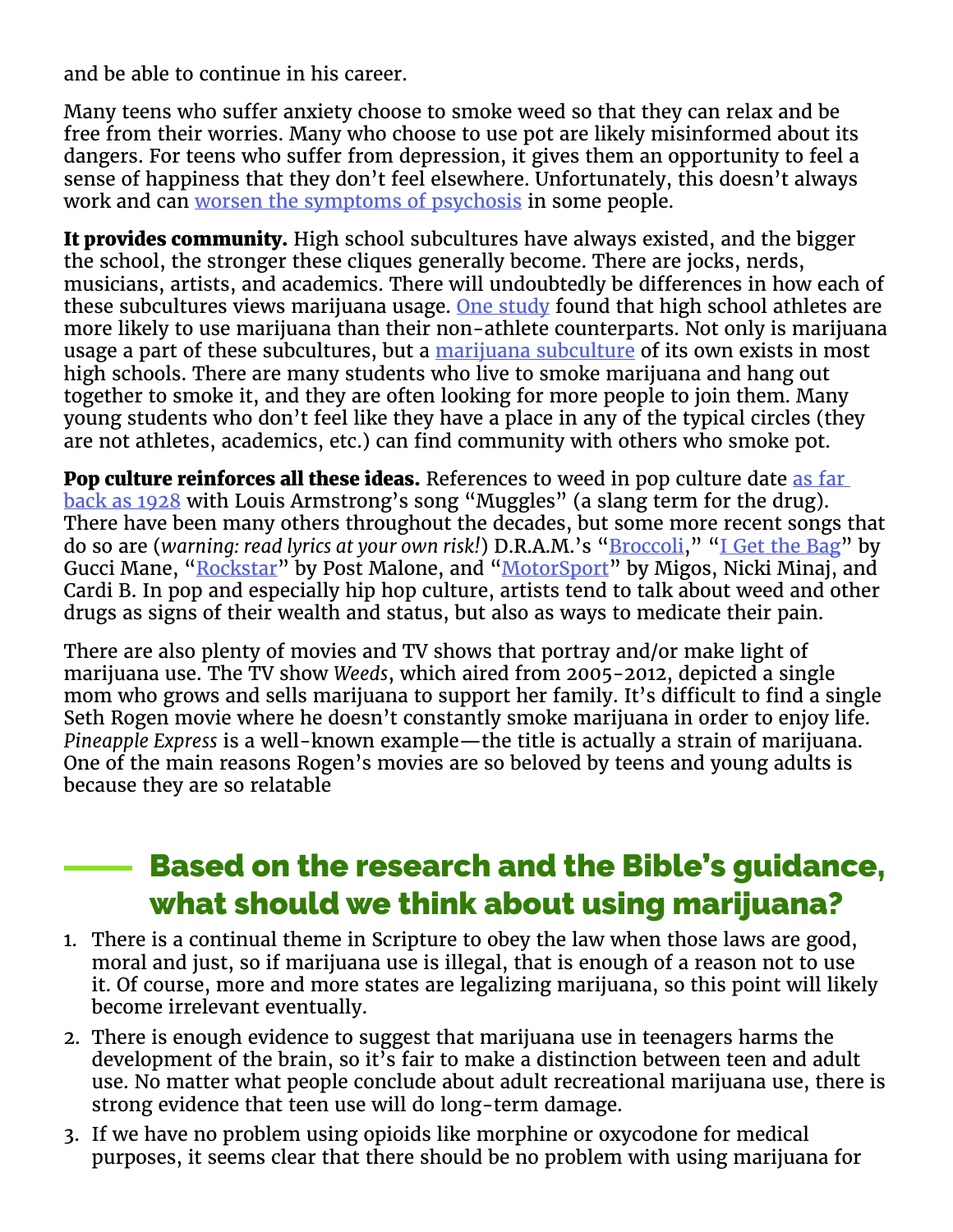medical purposes, given that opioids are far more addictive.

- 4. The only psychoactive substance the Bible gives us any guidance on is alcohol. Scripture permits some drinking while giving strong warnings against drunkenness (Deut. 14:26, Ps. 104:14-15, Jn. 2:1-9, Prov. 20:1, Eph. 5:18, 1 Cor. 5:11). Comparing alcohol to marijuana is somewhat tricky because both substances affect people differently depending on a person's genetics, gender, etc. When abused, alcohol's effects are much more severe than marijuana's. However, this does seem clear: being drunk means that people have lost their normal ability to control their minds [and bodies](https://www.merriam-webster.com/dictionary/intoxicated). The whole point of taking marijuana is to get high, which by definition means that people do not have full control over their faculties. Based on this reasoning, any use of marijuana to get high is immoral from a biblical point of view.
- 5. 1 Corinthians also reminds us that while ["everything is permissible for me](http://biblehub.com/1_corinthians/6-12.htm)," not everything is beneficial. We also shouldn't be "mastered by anything." This is a strong warning for anyone who is tempted to dabble in mind-altering drugs. Sure, it might be legal, but that doesn't make it good or moral. And, since marijuana does have dependency concerns, it would be wise to consider how easy it would be to be "mastered" by it (though it's TBD if/how CBD can be used to treat pain and other maladies, and since CBD isn't mind-altering like THC, it may be a whole different conversation).
- 6. One of the main reasons why so many teens (and adults) turn to marijuana is to ease anxiety, reduce stress, and to cope with suffering. It's understandable; nobody willingly wants to suffer. But, if we run from our pain, if we always seek to medicate it or escape from it, we might be missing something that God is trying to teach us through our pain. ["Christianity teaches us](https://www.desiringgod.org/articles/20-quotes-from-walking-with-god-through-pain-and-suffering) that suffering is real...is often unfair...but there is a purpose to it, and if faced rightly, it can drive us like a nail deep into the love of God," who also suffers with us.
- 7. In so many ways, the use of marijuana is tied to our pursuit of pleasure. And in a culture that believes pleasure is the pathway to happiness, it's easy to see why our society would embrace the use of marijuana in the same way we embrace other pleasures like eating, drinking, or sex. There's nothing wrong with being happy or enjoying moral pleasures, but God doesn't call us to a life devoted to achieving pleasure or happiness. He calls us to a life dedicated to holiness, joy, and peace. Happiness is almost always tied to circumstances or moments of pleasure, whereas joy is far more transcendent. It's a fruit of the spirit, and unlike fleeting moments of happiness, joy can be a permanent posture of the heart. Ultimately, a life consumed by pursuing happiness and pleasure will actually never fully find them. Why? Because the abundant life is found only through Christ, by abandoning our pursuit of happiness to serve and follow Him. As counterintuitive as it may seem, it's by choosing to serve Him above everything else—including our desire to have a good time—that we find what our hearts so desperately desire.

We think [Susanna Wesley had a wise perspective](https://www.goodreads.com/author/show/474367.Susanna_Wesley) when she said:

*How would you judge the lawfulness or unlawfulness of "pleasure"? Use this rule: Whatever weakens your reason, impairs the tenderness of your conscience, obscures your sight of God, takes from you your thirst for spiritual things or increases the authority of your body over your mind, then that thing to you is evil. By this test you may detect evil no matter how subtly or how plausibly temptation may be presented to you.*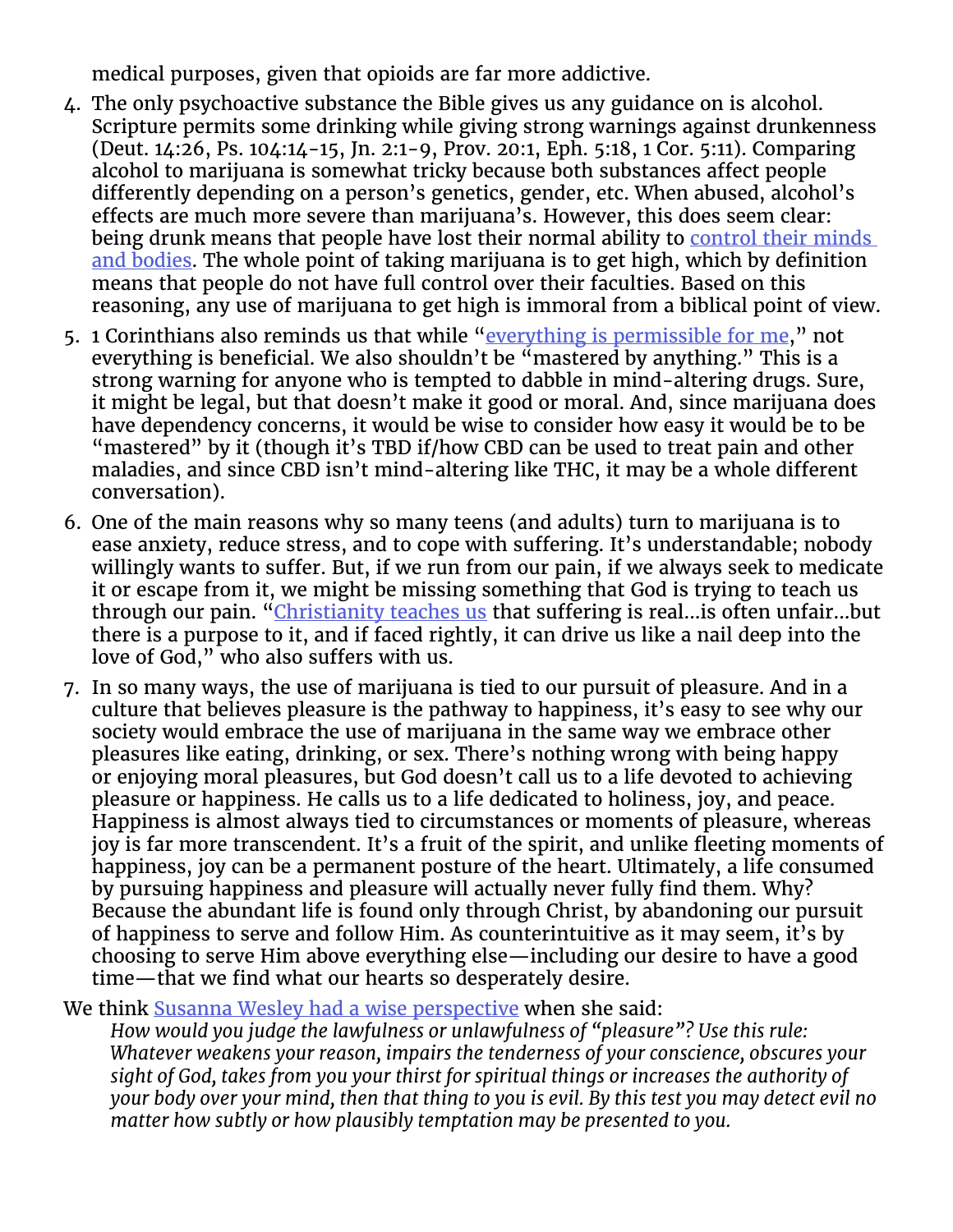# How do I start this conversation with my kid?

Most teenagers who use marijuana [begin by age 16](https://www.verywellmind.com/at-what-age-do-children-generally-start-smoking-pot-63541). If it is readily available to teens or they spend time with friends and/or siblings who use, these factors increase the likelihood that they will try it. So while it's rare for 10-year-olds to use marijuana, most kids have likely have heard of it by the time they are that age, which means we need to start teaching them how to think through this complex issue around that time.

It's important that you don't assume that your kids would never try marijuana. If you assume that it's possible they might, you'll be prepared if they do. Regardless, your children probably have questions about it, and those questions will get answered somehow, whether it's by you, their friends, the media, or the internet. As their parent, you have a significant influence in your kids' lives, and what you communicate to them will impact how they view marijuana. So how should you go about discussing this issue with your children?

**Be knowledgeable.** If we make inaccurate or misinformed statements, we will lose credibility. It's important that you have researched the issue and thought through your opinions on marijuana use before you talk to your kids about it.

**Be understanding.** Don't get angry with your kids if they say that marijuana might not be that bad. Sincerely ask them why they think that is true, and work with them to understand where they're coming from. Show your kids you love them and respect their opinions, but that you want to help them think through the issue well. Remember that when they come of age, they will be in a position (depending on where they live and what the laws are then) to use legal marijuana. Rather than telling them what to think, your goal should be to help them make wise decisions on their own.

**Be loving.** We can't emphasize enough the importance of communicating that you love your kids and that your love is unconditional. It is crucial that, whether or not you and your kids agree when the discussion is over, they know that you love them and that your love will never go away. Remember that while it's easy to start lecturing your teens based on the belief that you're doing so out love, you're much more likely to communicate love if you listen more than you lecture. You might even suggest that you could research this issue together.

When you're driving somewhere with your kids, and you smell marijuana, instead of commenting on how awful it is, what if you asked aloud why that person might be using. What's their story? Why do they think this is the answer to their troubles or a pleasure worth pursuing? What would be a more healthy alternative to deal with the pressures of life or the pursuit of pleasure?

#### Discussion Questions

- What do you know about marijuana?
- Do you know anyone who has tried it before? Have you tried it before?
- If you know people who use marijuana, how has that habit impacted their lives?
- Do you think it is more or less dangerous than other drugs?
- What do your friends think about it?
- Are you curious about or interested in trying it? Why or why not?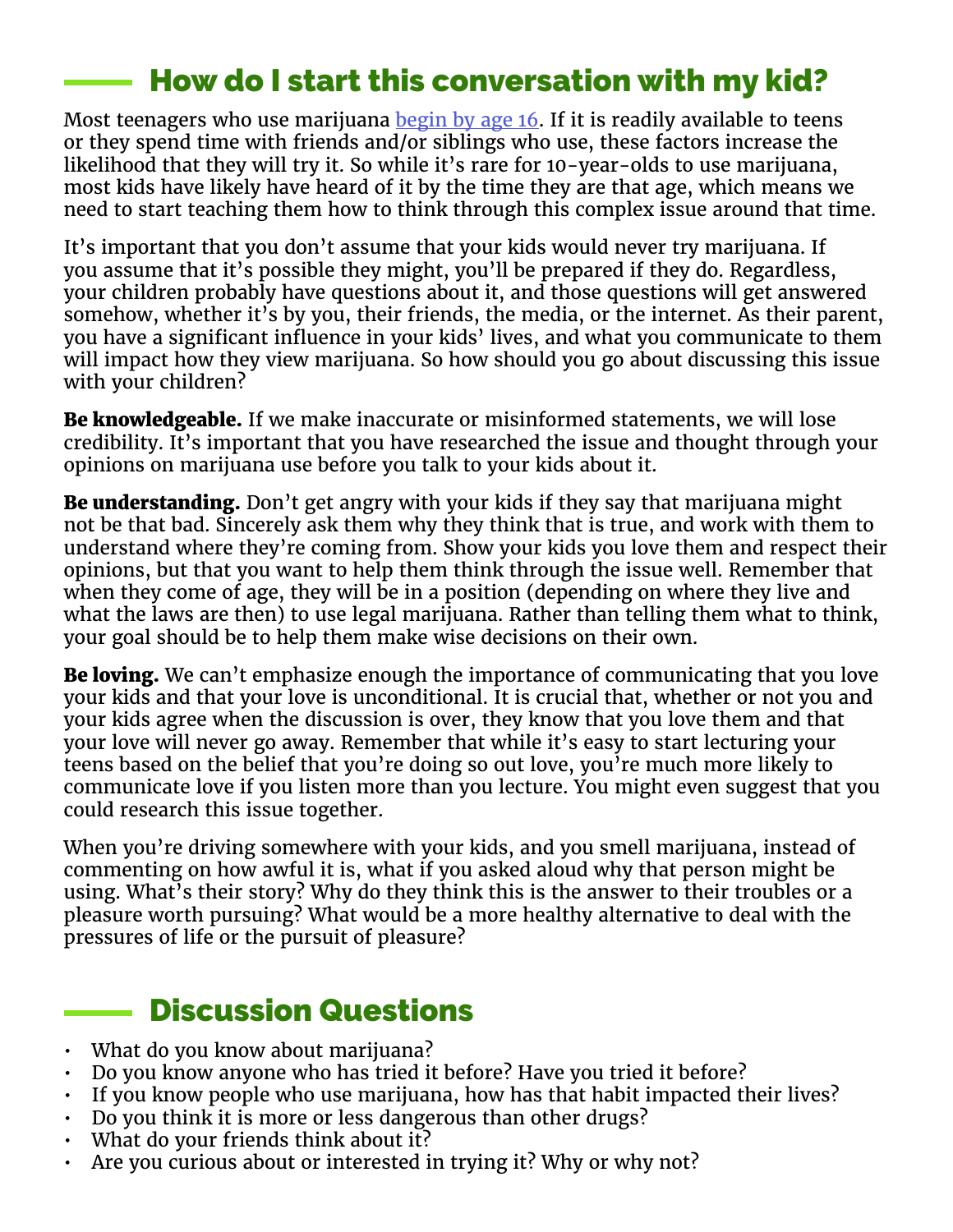- Do you think people typically consider how the marijuana drug trade affects others throughout the world? Do you know how it affects people throughout the world?
- How does pop culture portray marijuana use? Do you think it's an accurate portrayal?
- Do you think it should be legal? Explain.
- What motivates people to try marijuana? Evaluate those motivations.
- Why doesn't the Bible say anything about it? Does that mean we can do whatever we want?
- What guidance do you think the Bible gives us about using marijuana or other mindaltering substances?
- Is there a difference between a drug like caffeine and a drug like cannabis? If so, what?
- What kind of life does God want us to live? Based on that, does marijuana make it easier or harder for us to live that kind of life? How so?

# What should I do if I catch my kid using it?

[This resource has some useful information](https://americanaddictioncenters.org/marijuana-rehab/child-using/) on how to react if you find your children are using marijuana. Remember the importance of affirming that you love them no matter what. You will need to have a conversation about how they got it, why they used it, and whether they plan to continue doing so.

If they continue to use after you have talked to them about it, you will likely need to go to other resources for professional help. The fact they are using in their teenage years is concerning because of the damage weed can do to developing brains.

There are many good counseling services available, and they might be the best option for your child not to revert back to using marijuana. You'll probably want to find out what friends of theirs are also smoking marijuana and to encourage them to choose better friendships that won't encourage negative behaviors.

Although there is no silver bullet solution to the immense complexities of drug use, addressing the issue head on with love and making rational decisions for the betterment of your child will serve you well through this difficult time. After they are 21, they can legally use it in many states, and that is ultimately their decision to make. Helping them understand the reality of drugs in their teenage years will serve them well as they get older and make decisions for themselves.

# Final thoughts

The majority of casual marijuana users are not necessarily ruining their lives. But God calls us to a higher purpose than simply not ruining our lives. He doesn't want us to escape reality or lose our self-control through mind-altering substances. We are not to set our hope on this world, which will ultimately leave us empty, but on the truly fulfilling hope that Jesus has given us.

Teaching our kids the realities of marijuana usage is important. But showing God's love to them and helping them show this love to others should be the driving force behind